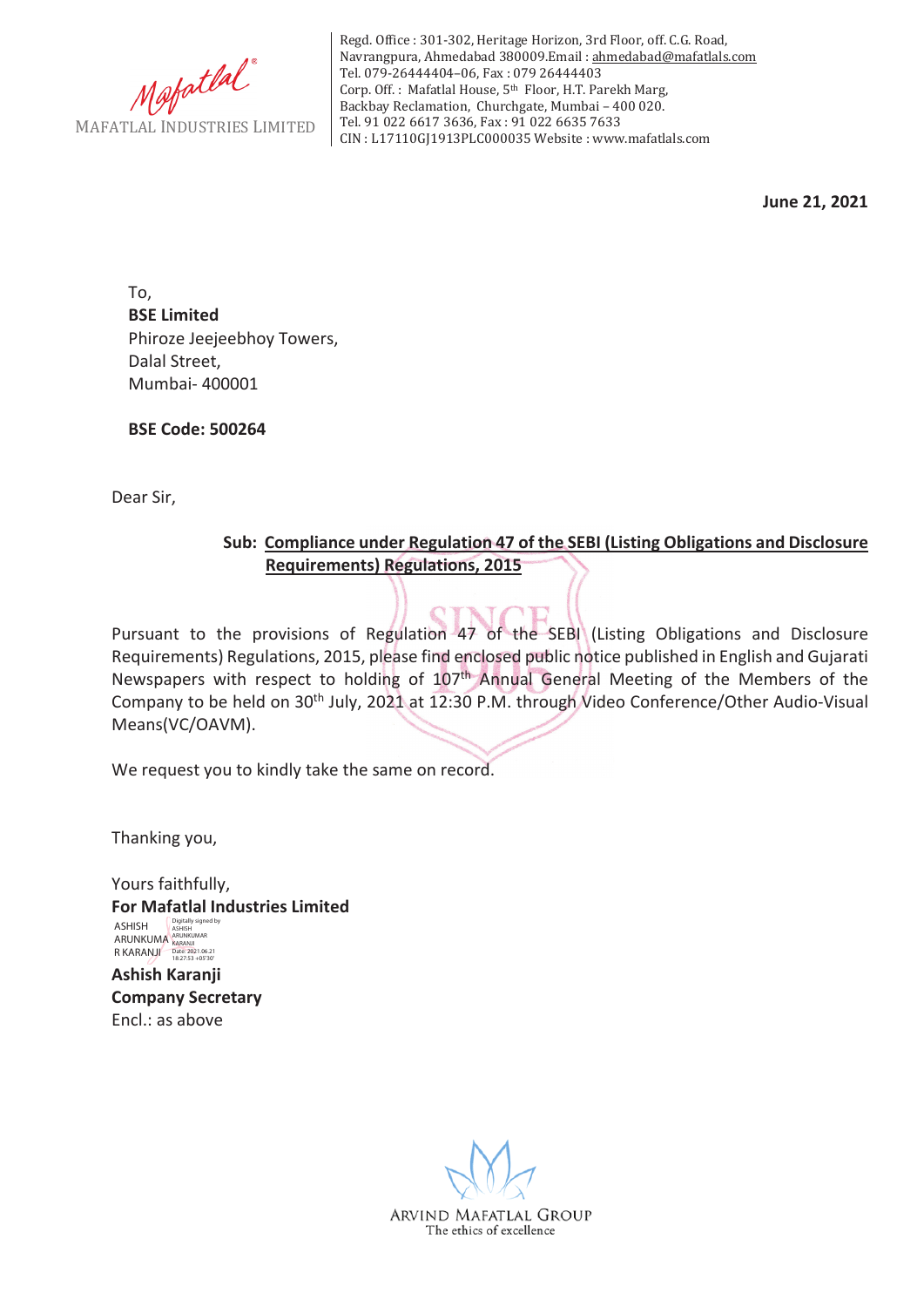## **FINANCIAL EXPRESS**

#### Mafatlal **MAFATLAL INDUSTRIES LIMITED**  CIN: L17110GJ1913PLC000035 Regd. Office: 301-302, Heritage Horizon, 3 °Floor, Off: C.G. Road, Navrangpura, Ahmedabad-380 009. Tele. No. 079-26444404-06 Fax No. 079-26444403 E-mail . ahmedabad@mafatlals.com Web Site : www.mafatlals.com **' NOTICE**  lnfonnation ragardlng **101•** Annual General Meeting of the Members of **the** Company to be held through Video Conference/ Other Audio-Visual Means (VC/OAVM) Notice is hereby given that the **107"** Annual General Meeting **('AGM')** Is scheduled to be held on Friday, July **30, 2021** at **12:30** p.m. through video conferencing ('VC')/cther audio visual means **('OAVM')** without **the** presence of the members at a common venue in compliance with the provisions of the Companies Act, 2013, circulars issued by Ministry of Corporate Affairs (MCA) dated s• April, 2020 read with circulars dated 13• April, 2020, S" May, 2020 and 13<sup>th</sup> January, 2021 and SEBI circular dated 12<sup>th</sup> May, 2020 and 15<sup>th</sup> January, 2021 to transact the businesses as set out in the Notice convening the 107" AGM. In compliance with the said MCA and SEBI Circulars, the elecironlc **cop,es** of the Notice of 107' AGM and the Annual Report of the Company for the year 2020-21 will be sent to all **the**  Members whose email addresses are registered with the Company/Depository Participants (DP). Members who have not registered their email addresses and mobile numbers are requested to furnish the same to the Company's Registrar & Share Transfer Agents KFin Technologies Private Limited (hereinafter referred to as 'KFin') (formerly known as Karvy Fintech Pvt. Ltd.) at einward.ris@kfintech.com to get their email addresses and mobile numbers registered. **The** Annual Report for FY 2020-21 along with Notice of the AGM shall be made available and can be downloaded from the Company's website www.mafatlals.com under "Financials & Disclosure" section and also at the website of KFin Technologies Private<br>Limited ('KFinTech'), the Registrar & Share Transfer Agents (STA) of the Company at www.kfintech.com and the same shall be available on the website of Bombay Stock Exchange at www.bselndia.com. The Company is providing remote e-voting facility ('Remote evoting') to all its members to cast their vote on aH resolutions set out in the Notice of the 107' AGM. Additionally, **the**  Company is providing the facility of voting through e-voting system dunng theAGM. Detailed procedure for joining the AGM and remote e-voting and the e-voting duringAGM will be provided in the Notice of 107<sup>\*</sup> AGM and also will be posted on the Company's website at: www.mafatlals.com under "Financials & Disclosures" **section.**  The Board of Directors of the Company has not recommended any dividend for 2020-21. Members attending the AGM through VC/OAVM will be counted for the purpose of reckoning **the** quorum under Section 103 of the Companies Act, 2013. **WARED For Mafatlal Industries Limited,** Ashlsh A. Karanji **Place** : Ahmadabad **ARVINO MAFATLAl GROUP**  Dated: **19•** June, **2021**  Company Secretary The ethics of exce